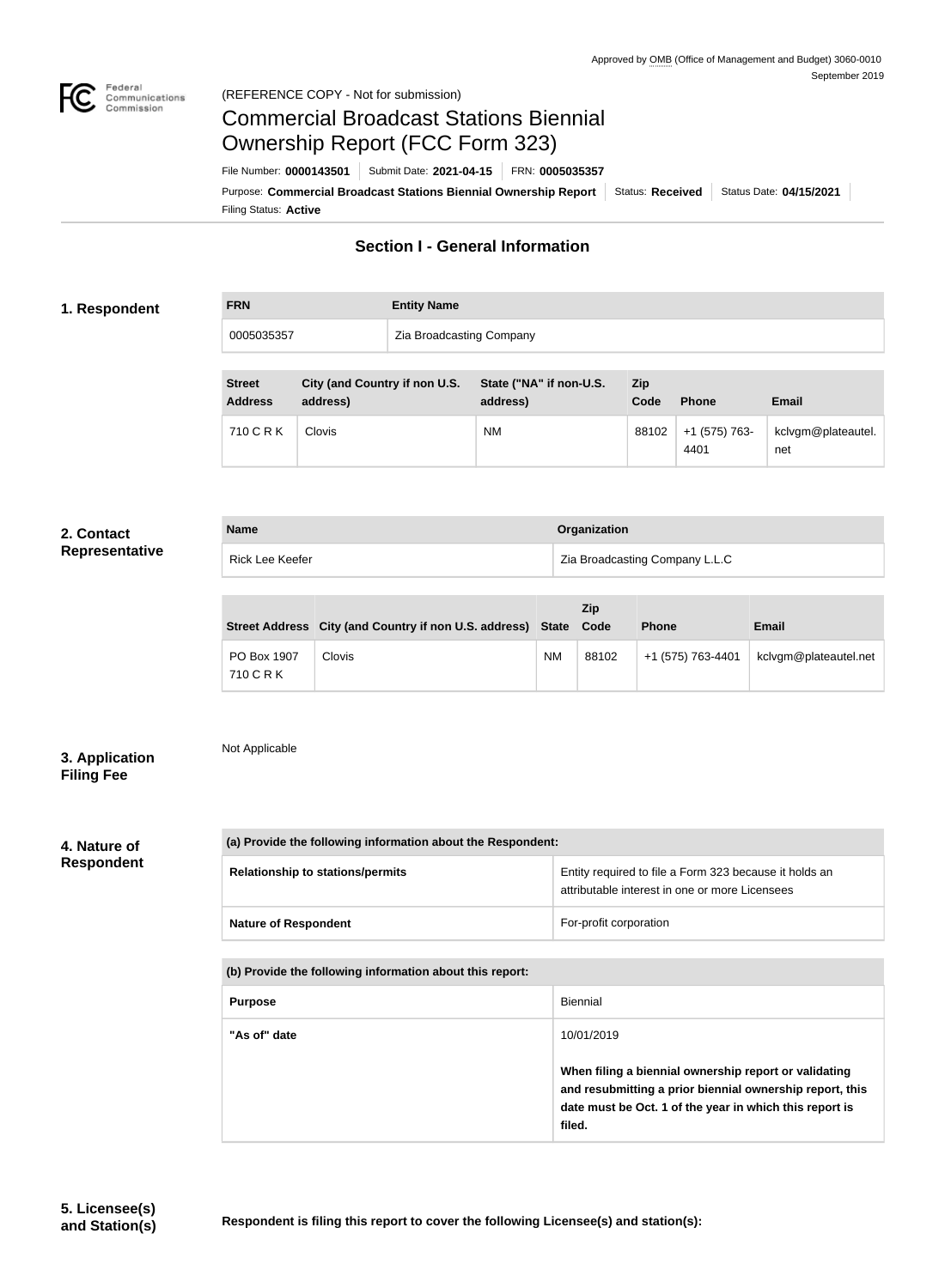| <b>Licensee/Permittee Name</b> | <b>FRN</b>       |                |              |                |
|--------------------------------|------------------|----------------|--------------|----------------|
| Zia Broadcasting Company       |                  |                | 0005035357   |                |
|                                |                  |                |              |                |
| Fac. ID No.                    | <b>Call Sign</b> | <b>City</b>    | <b>State</b> | <b>Service</b> |
| 14748                          | <b>KWKA</b>      | <b>CLOVIS</b>  | <b>NM</b>    | AM             |
| 14749                          | <b>KTQM-FM</b>   | <b>CLOVIS</b>  | <b>NM</b>    | FM             |
| 74560                          | KACT-FM          | <b>ANDREWS</b> | TX           | FM             |
| 74562                          | <b>KACT</b>      | <b>ANDREWS</b> | <b>TX</b>    | AM             |
| 74563                          | KCLV-FM          | <b>CLOVIS</b>  | <b>NM</b>    | <b>FM</b>      |
| 74565                          | <b>KCLV</b>      | <b>CLOVIS</b>  | <b>NM</b>    | AM             |
| 74566                          | KQTY-FM          | <b>BORGER</b>  | <b>TX</b>    | <b>FM</b>      |

## **Section II – Biennial Ownership Information**

#### **1. 47 C.F.R. Section 73.3613 and Other Documents**

Licensee Respondents that hold authorizations for one or more full power television, AM, and/or FM stations should list all contracts and other instruments set forth in 47 C.F.R. Section 73.3613(a) through (c) for the facility or facilities listed on this report. In addition, attributable Local Marketing Agreements (LMAs) and attributable Joint Sales Agreements (JSAs) must be disclosed by the licensee of the brokering station on its ownership report. If the agreement is an attributable LMA, an attributable JSA, or a network affiliation agreement, check the appropriate box. Otherwise, select "Other." Non-Licensee Respondents, as well as Licensee Respondents that only hold authorizations for Class A television and/or low power television stations, should select "Not Applicable" in response to this question.

Not Applicable.

#### **2. Ownership Interests**

**(a)** Ownership Interests. This Question requires Respondents to enter detailed information about ownership interests by generating a series of subforms. Answer each question on each subform. The first subform listing should be for the Respondent itself. If the Respondent is not a natural person, also list each of the officers, directors, stockholders, non-insulated partners, non-insulated members, and any other persons or entities with a direct attributable interest in the Respondent pursuant to the standards set forth in 47 C.F.R. Section 73.3555. (A "direct" interest is one that is not held through any intervening companies or entities.) List each interest holder with a direct attributable interest in the Respondent separately.

Leave the percentage of total assets (Equity Debt Plus) field blank for an interest holder unless that interest holder has an attributable interest in the Respondent solely on the basis of the Commission's Equity Debt Plus attribution standard, 47 C.F.R. Section 73.3555, Note 2(i).

In the case of vertical or indirect ownership structures, list only those interests in the Respondent that also represent an attributable interest in the Licensee(s) for which the report is being submitted.

Entities that are part of an organizational structure that includes holding companies or other forms of indirect ownership must file separate ownership reports. In such a structure do not report, or file a separate report for, any interest holder that does not have an attributable interest in the Licensee(s) for which the report is being submitted.

Please see the Instructions for further detail concerning interests that must be reported in response to this question.

The Respondent must provide an FCC Registration Number for each interest holder reported in response to this question. Please see the Instructions for detailed information and guidance concerning this requirement.

| <b>Ownership Information</b> |                          |           |  |
|------------------------------|--------------------------|-----------|--|
| <b>FRN</b>                   | 0005035357               |           |  |
| <b>Entity Name</b>           | Zia Broadcasting Company |           |  |
| <b>Address</b>               | PO Box                   |           |  |
|                              | <b>Street 1</b>          | 710 C R K |  |
|                              | <b>Street 2</b>          |           |  |
|                              | <b>City</b>              | Clovis    |  |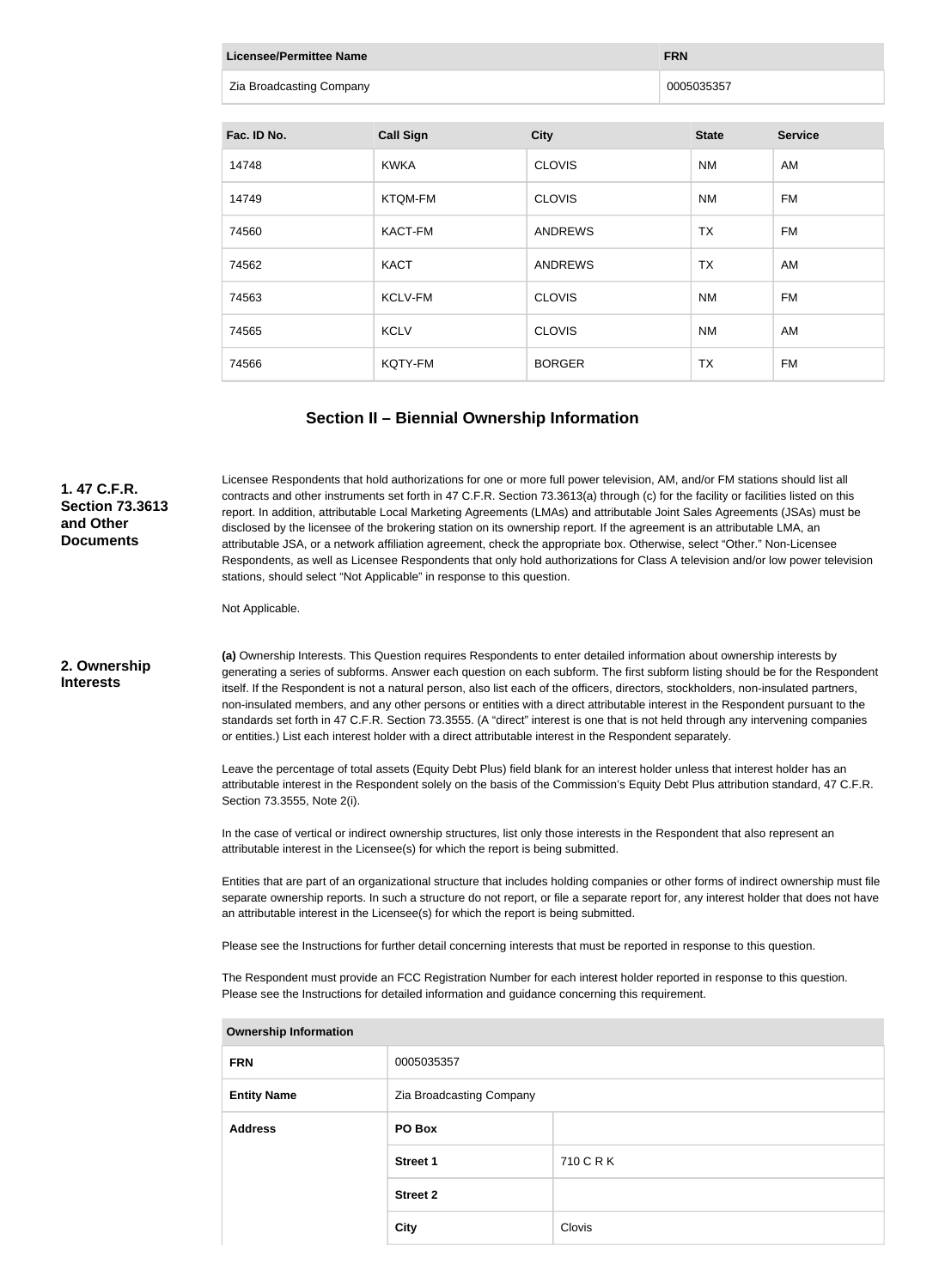|                                                                                                                            | State ("NA" if non-U.S.<br>address)                     | <b>NM</b>            |                            |
|----------------------------------------------------------------------------------------------------------------------------|---------------------------------------------------------|----------------------|----------------------------|
|                                                                                                                            | <b>Zip/Postal Code</b>                                  | 88102                |                            |
|                                                                                                                            | Country (if non-U.S.<br>address)                        | <b>United States</b> |                            |
| <b>Listing Type</b>                                                                                                        | Respondent                                              |                      |                            |
| <b>Positional Interests</b><br>(check all that apply)                                                                      | Respondent                                              |                      |                            |
| <b>Tribal Nation or Tribal</b><br><b>Entity</b>                                                                            | Interest holder is not a Tribal nation or Tribal entity |                      |                            |
| <b>Interest Percentages</b><br>(enter percentage values                                                                    | Voting                                                  | 0.0%                 | <b>Jointly Held?</b><br>No |
| from 0.0 to 100.0)                                                                                                         | <b>Equity</b>                                           | 0.0%                 |                            |
|                                                                                                                            | <b>Total assets (Equity Debt</b><br>Plus)               | 0.0%                 |                            |
| Does interest holder have an attributable interest in one or more broadcast stations<br>that do not appear on this report? |                                                         |                      | No                         |

**Ownership Information**

| omnoranip imormanoni                                                                                                             |                                                         |                      |                            |
|----------------------------------------------------------------------------------------------------------------------------------|---------------------------------------------------------|----------------------|----------------------------|
| <b>FRN</b>                                                                                                                       | 0027159318                                              |                      |                            |
| <b>Entity Name</b>                                                                                                               | High Five Trust, Mark Allsup, Trustee                   |                      |                            |
| <b>Address</b>                                                                                                                   | PO Box                                                  |                      |                            |
|                                                                                                                                  | Street 1                                                | 814 21st Street      |                            |
|                                                                                                                                  | <b>Street 2</b>                                         |                      |                            |
|                                                                                                                                  | <b>City</b>                                             | Clovis               |                            |
|                                                                                                                                  | State ("NA" if non-U.S.<br>address)                     | <b>NM</b>            |                            |
|                                                                                                                                  | <b>Zip/Postal Code</b>                                  | 88102                |                            |
|                                                                                                                                  | Country (if non-U.S.<br>address)                        | <b>United States</b> |                            |
| <b>Listing Type</b>                                                                                                              | Other Interest Holder                                   |                      |                            |
| <b>Positional Interests</b><br>(check all that apply)                                                                            | Officer, Director                                       |                      |                            |
| <b>Tribal Nation or Tribal</b><br><b>Entity</b>                                                                                  | Interest holder is not a Tribal nation or Tribal entity |                      |                            |
| <b>Interest Percentages</b><br>(enter percentage values                                                                          | <b>Voting</b>                                           | 0.0%                 | <b>Jointly Held?</b><br>No |
| from 0.0 to 100.0)                                                                                                               | <b>Equity</b>                                           | 100.0%               |                            |
|                                                                                                                                  | <b>Total assets (Equity Debt</b><br>Plus)               |                      |                            |
| Does interest holder have an attributable interest in one or more broadcast stations<br>No<br>that do not appear on this report? |                                                         |                      |                            |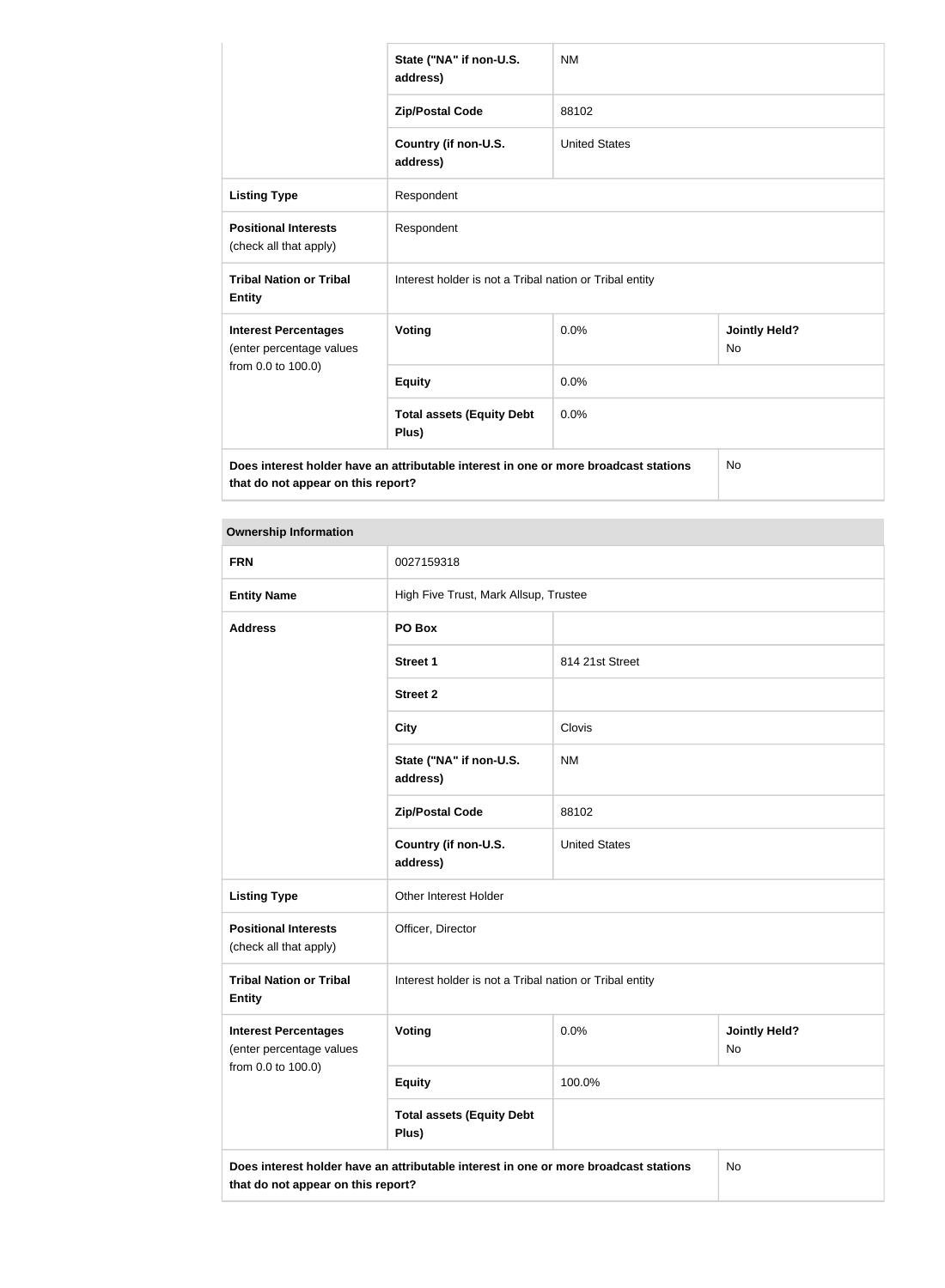| <b>Ownership Information</b>                                                               |                                           |                        |                            |  |
|--------------------------------------------------------------------------------------------|-------------------------------------------|------------------------|----------------------------|--|
| <b>FRN</b>                                                                                 | 9990143356                                |                        |                            |  |
| <b>Name</b>                                                                                | Mark Allsup, Mr.                          |                        |                            |  |
| <b>Address</b>                                                                             | PO Box                                    |                        |                            |  |
|                                                                                            | <b>Street 1</b>                           | 814 21st Street        |                            |  |
|                                                                                            | <b>Street 2</b>                           |                        |                            |  |
|                                                                                            | <b>City</b>                               | Clovis                 |                            |  |
|                                                                                            | State ("NA" if non-U.S.<br>address)       | <b>NM</b>              |                            |  |
|                                                                                            | <b>Zip/Postal Code</b>                    | 88102                  |                            |  |
|                                                                                            | Country (if non-U.S.<br>address)          | <b>United States</b>   |                            |  |
| <b>Listing Type</b>                                                                        | Other Interest Holder                     |                        |                            |  |
| <b>Positional Interests</b><br>(check all that apply)                                      | Officer, Director                         |                        |                            |  |
| Citizenship, Gender,                                                                       | <b>Citizenship</b>                        | <b>US</b>              |                            |  |
| <b>Ethnicity, and Race</b><br><b>Information (Natural</b>                                  | Gender                                    | Male                   |                            |  |
| <b>Persons Only)</b>                                                                       | <b>Ethnicity</b>                          | Not Hispanic or Latino |                            |  |
|                                                                                            | Race                                      | White                  |                            |  |
| <b>Interest Percentages</b><br>(enter percentage values                                    | Voting                                    | 50.0%                  | <b>Jointly Held?</b><br>No |  |
| from 0.0 to 100.0)                                                                         | <b>Equity</b>                             | 0.0%                   |                            |  |
|                                                                                            | <b>Total assets (Equity Debt</b><br>Plus) | 0.0%                   |                            |  |
| Does interest holder have an attributable interest in one or more broadcast stations<br>No |                                           |                        |                            |  |

| <b>Ownership Information</b> |                                     |                      |
|------------------------------|-------------------------------------|----------------------|
| <b>FRN</b>                   | 9990143340                          |                      |
| <b>Name</b>                  | Barbara Allsup, Mrs.                |                      |
| <b>Address</b>               | PO Box                              |                      |
|                              | <b>Street 1</b>                     | 814 21st Street      |
|                              | <b>Street 2</b>                     |                      |
|                              | <b>City</b>                         | Clovis               |
|                              | State ("NA" if non-U.S.<br>address) | <b>NM</b>            |
|                              | <b>Zip/Postal Code</b>              | 88102                |
|                              | Country (if non-U.S.<br>address)    | <b>United States</b> |
| <b>Listing Type</b>          | Other Interest Holder               |                      |

**that do not appear on this report?**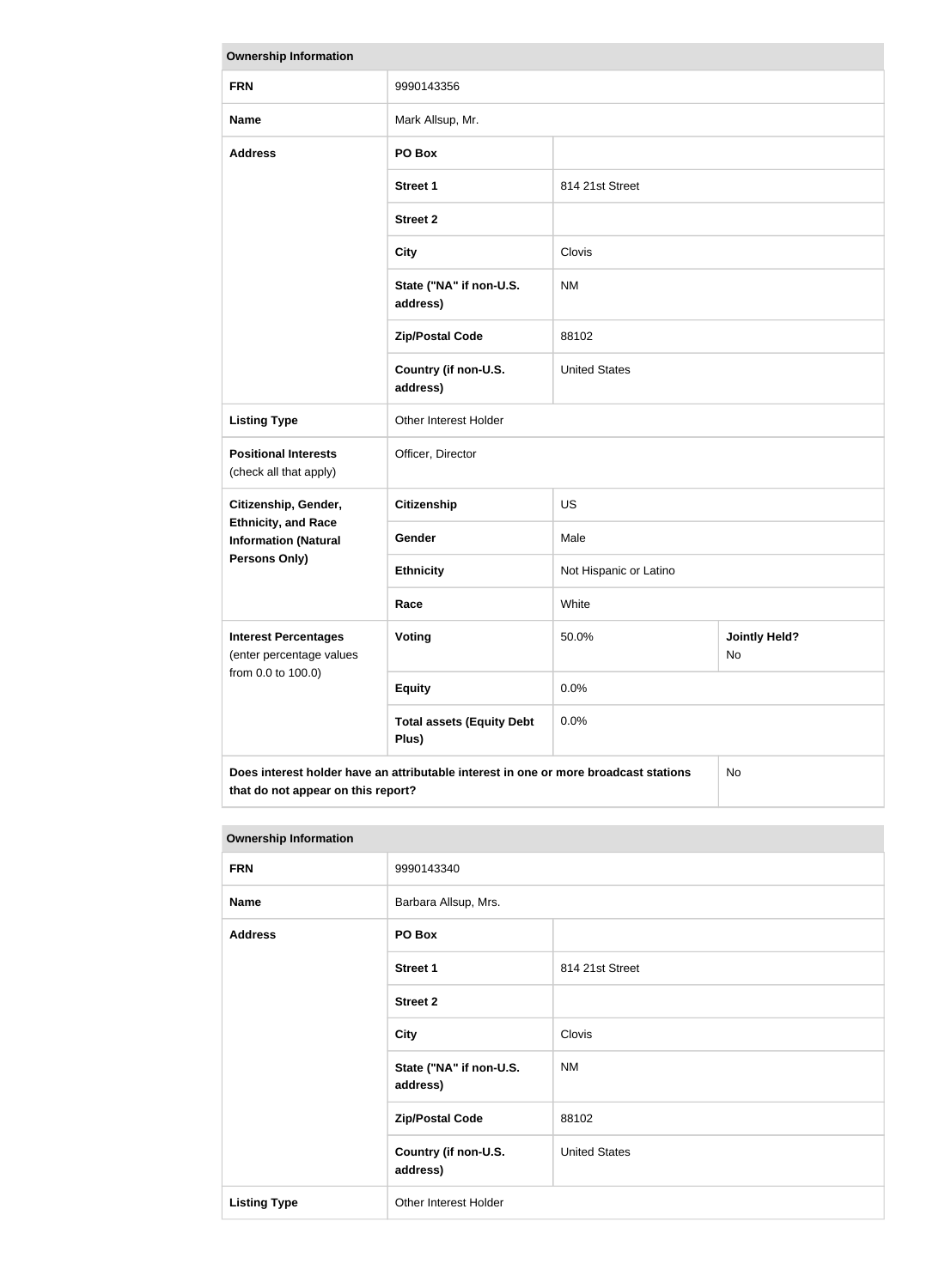| <b>Positional Interests</b><br>(check all that apply)                                                                      | Officer, Director                                                                                                                                   |                        |                                   |  |
|----------------------------------------------------------------------------------------------------------------------------|-----------------------------------------------------------------------------------------------------------------------------------------------------|------------------------|-----------------------------------|--|
| Citizenship, Gender,<br><b>Ethnicity, and Race</b><br><b>Information (Natural</b><br>Persons Only)                         | <b>Citizenship</b>                                                                                                                                  | <b>US</b>              |                                   |  |
|                                                                                                                            | <b>Gender</b>                                                                                                                                       | Female                 |                                   |  |
|                                                                                                                            | <b>Ethnicity</b>                                                                                                                                    | Not Hispanic or Latino |                                   |  |
|                                                                                                                            | Race                                                                                                                                                | White                  |                                   |  |
| <b>Interest Percentages</b><br>(enter percentage values<br>from 0.0 to 100.0)                                              | <b>Voting</b>                                                                                                                                       | 50.0%                  | <b>Jointly Held?</b><br><b>No</b> |  |
|                                                                                                                            | <b>Equity</b>                                                                                                                                       | 0.0%                   |                                   |  |
|                                                                                                                            | <b>Total assets (Equity Debt</b><br>Plus)                                                                                                           | 0.0%                   |                                   |  |
| Does interest holder have an attributable interest in one or more broadcast stations<br>that do not appear on this report? |                                                                                                                                                     |                        | <b>No</b>                         |  |
| If "No," submit as an exhibit an explanation.                                                                              | (b) Respondent certifies that any interests, including equity, financial, or voting<br>interests, not reported in this filing are non-attributable. |                        | Yes                               |  |

| (c) Does the Respondent or any reported interest holder<br>hold an attributable interest in any newspaper entities in<br>the same market as any station for which this report is<br>filed, as defined in 47 C.F.R. Section 73.3555?                                                                                                                                                                                                                                                                                                                                                                                                              |
|--------------------------------------------------------------------------------------------------------------------------------------------------------------------------------------------------------------------------------------------------------------------------------------------------------------------------------------------------------------------------------------------------------------------------------------------------------------------------------------------------------------------------------------------------------------------------------------------------------------------------------------------------|
| If "Yes," provide information describing the interest(s), using<br>EITHER the subform OR the spreadsheet option below.<br>Respondents with a large number (50 or more) of entries to<br>submit should use the spreadsheet option.                                                                                                                                                                                                                                                                                                                                                                                                                |
| NOTE: Spreadsheets must be submitted in a special XML<br>Spreadsheet format with the appropriate structure that is<br>specified in the documentation. For instructions on how to<br>use the spreadsheet option to complete this question<br>(including templates to start with), please Click Here.                                                                                                                                                                                                                                                                                                                                              |
| If using the subform, leave the percentage of total assets<br>(Equity Debt Plus) field blank for an interest holder unless<br>that interest holder has an attributable interest in the<br>newspaper entity solely on the basis of the Commission's<br>Equity Debt Plus attribution standard, 47 C.F.R. Section<br>73.3555, Note 2(i). If using an XML Spreadsheet, enter "NA"<br>into the percentage of total assets (Equity Debt Plus) field<br>for an interest holder unless that interest holder has an<br>attributable interest in the newspaper entity solely on the<br>basis of the Commission's Equity Debt Plus attribution<br>standard. |
| The Respondent must provide an FCC Registration Number<br>for each interest holder reported in response to this<br>question. Please see the Instructions for detailed information<br>and guidance concerning this requirement.                                                                                                                                                                                                                                                                                                                                                                                                                   |